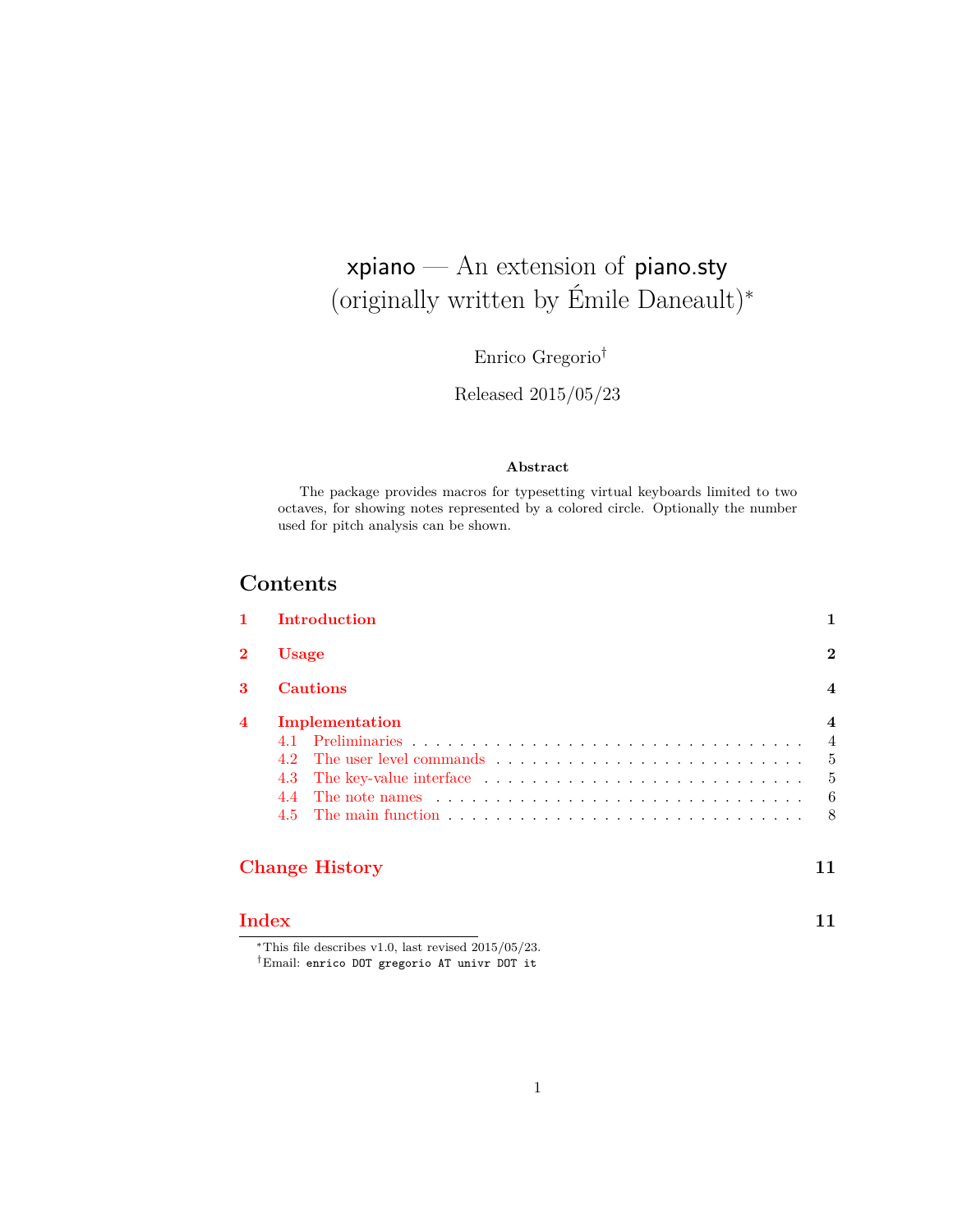### <span id="page-1-0"></span>**1 Introduction**

Simple keyboard representations can be useful for people involved in music. This package builds upon piano.sty by Émile Daneault (available on CTAN), adding several features:

- the number of notes is arbitrary;
- the color of the circles is customizable;
- the number used for pitch analysis can be shown;
- the width of the keys and the length of the black keys are customizable;
- it's possible to show one or two octaves, optionally adding a trailing C;

The package provides the commands

- <span id="page-1-5"></span>• \keyboard[ $\langle options \rangle$ ]{ $\langle notes \rangle$ }
- <span id="page-1-8"></span>• \keyboardsetup ${\langle \text{options} \rangle}$ }
- <span id="page-1-6"></span><span id="page-1-4"></span><span id="page-1-3"></span>• \Keyboard with up to seven optional arguments

The last command is intended for users of piano.sty who can recycle their diagrams by just changing the lowercase \keyboard into \Keyboard with no other change.

#### <span id="page-1-1"></span>**2 Usage**

The basic command is \keyboard, which takes as mandatory argument the list of notes to mark. The notes can be expressed in different ways:

- <span id="page-1-7"></span>• the convention of piano.sty where they are Co Cso Do Dso Eo Fo Fso Go Gso Ao Aso Bo Ct Cst Dt Dst Et Ft Fst Gt Gst At Ast Bt
- the German names C Ciss D Diss E F Fiss G Giss A Aiss B C' Ciss' D' Diss' E' F' Fiss' G' Giss' A' Aiss' B'
- the English names C Cs D Ds E F Fs G Gs A As B C' Cs' D' Ds' E' F' Fs' G' Gs' A' As' B'
- the "pitch analysis" convention 0 1 2 3 4 5 6 7 8 9 10 11 0' 1' 2' 3' 4' 5' 6' 7' 8' 9' 10' 11'

<span id="page-1-2"></span>In the lists above, the lines denote the first and second octaves, respectively. For the German style names, the enharmonic equivalents are also available, Dess Ess Gess Ass Bess (with the primed correspondents).

The example in the documentation of piano.sty can so be input in any of the following \keyboard equivalent forms

\Keyboard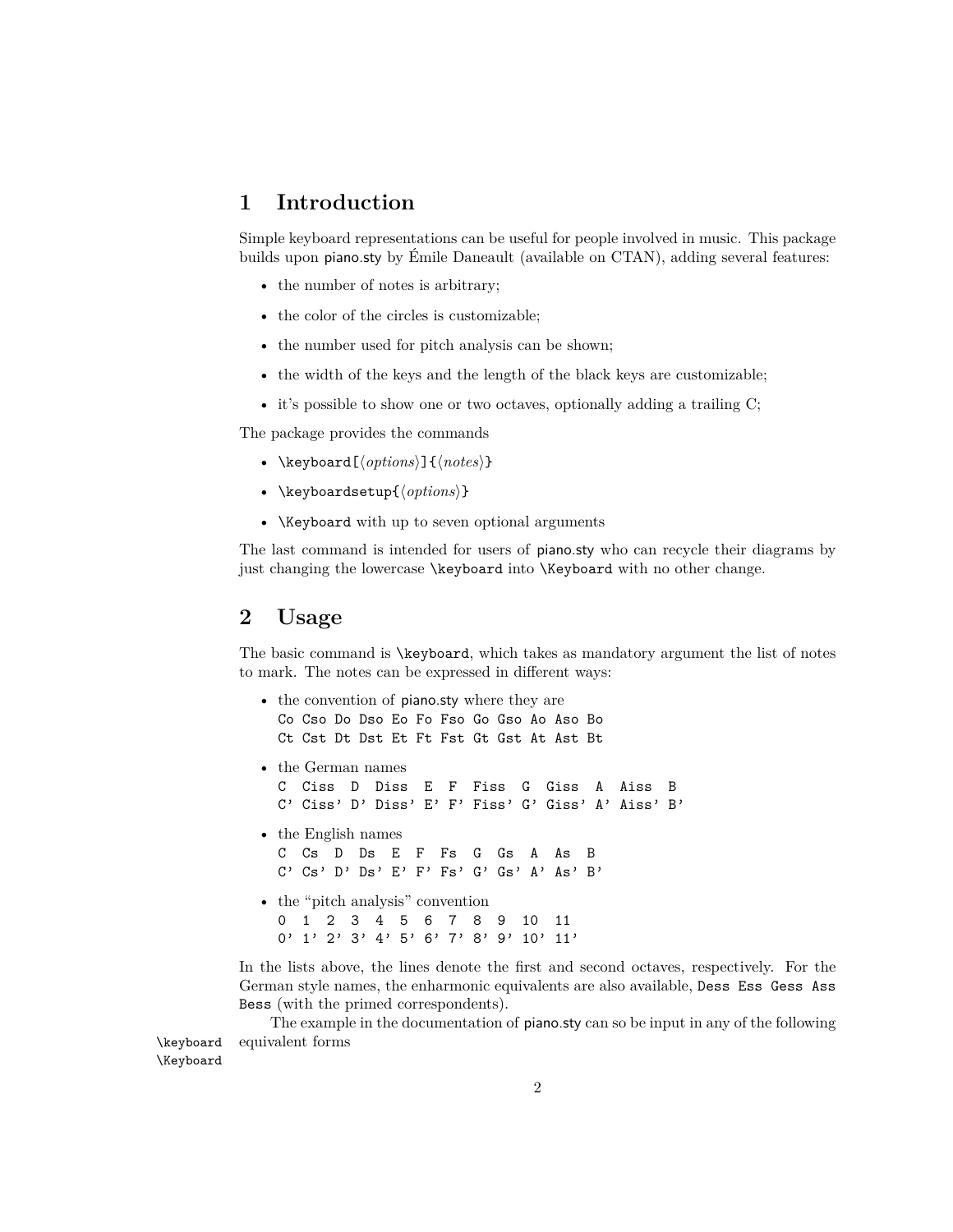```
\Keyboard[Co][Eo][Gso][Ct][Et]
\keyboard{Co,Eo,Gso,Ct,Et}
\keyboard{C,E,Giss,C',E'}
\keyboard{C,E,Gs,C',E'}
\keyboard{0,4,8,0',4'}
```
<span id="page-2-5"></span><span id="page-2-4"></span>producing the following diagram

<span id="page-2-6"></span>

Each \keyboard command can receive an optional argument, where options for drawing the keyboard are set with a key-value syntax. The keys are listed in table [1.](#page-2-0) As usual, the boolean valued keys can be simply specified by name, the =true value is implicit. The default pianodefault color is defined as in piano.sty by \definecolor{pianodefault}{RGB}{255,127,0}.

| Key         | Type           | Default      | Explanation                           |
|-------------|----------------|--------------|---------------------------------------|
| color       | Literal        | pianodefault | The color of the note markers         |
| single      | <b>Boolean</b> | false        | Draw just one octave                  |
| ext         | <b>Boolean</b> | false        | Add a trailing C                      |
| size        | Dimension      | 0.5cm        | The width of a white key              |
| height      | Numeric        | 4            | The ratio between height and width    |
|             |                |              | of white keys                         |
| ratio       | Numeric        | 0.75         | The ratio between the height of the   |
|             |                |              | black and the white keys              |
| numbers     | <b>Boolean</b> | false        | Show the pitch analysis number        |
| font.       | Literal        | \tiny        | The font specification for the number |
| numbercolor | Literal        | black        | The color of the numbers              |
| 10          | Literal        | 10           | The representation of the number 10   |
| 11          | Literal        | 11           | The representation of the number 11   |

<span id="page-2-10"></span><span id="page-2-7"></span><span id="page-2-0"></span>Table 1: The keys for setup

The settings to the key in the optional argument to \keyboard is local to the diagram being drawn. For instance, the following input will mark all possible notes in one octave with  $t$  and  $e$  for ten and eleven as numbers:

<span id="page-2-9"></span><span id="page-2-8"></span>\keyboard[ single, ext, size=1cm, font=\small, numbers,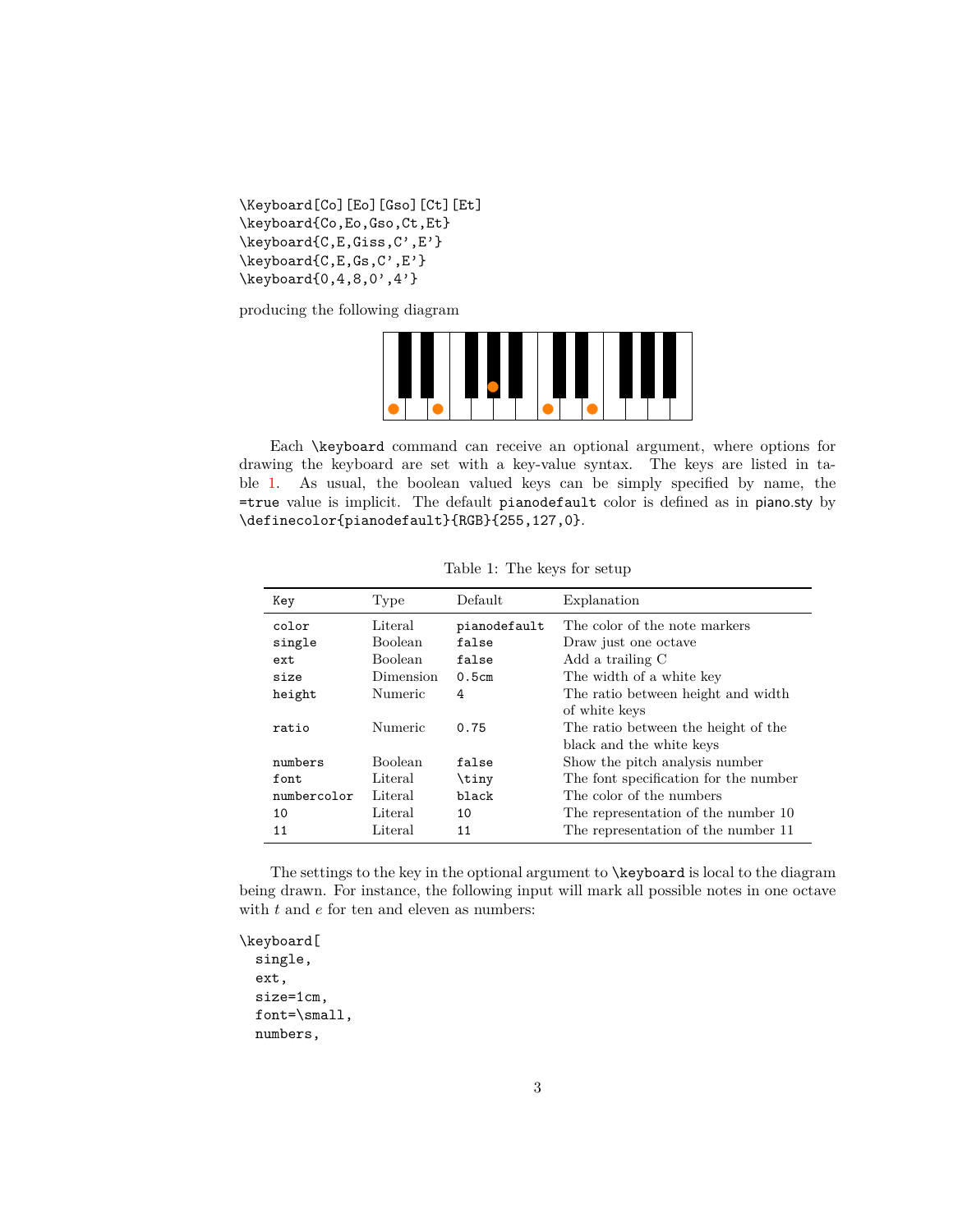```
ratio=0.67,
 10=$t$, 11=$e$,
]{C,Cs,D,Ds,E,F,Fs,G,Gs,A,As,B,C'}
```


\keyboardsetup The \keyboardsetup command can be used to set the options from one point on; the best place is of course the preamble, so the choice will affect all diagrams. However this command obeys the usual scoping rules. For instance, if you want most of your diagrams to have the pitch numbers and be larger than the standard ones, you can say in the preamble

> <span id="page-3-6"></span><span id="page-3-5"></span><span id="page-3-4"></span>\keyboardsetup{ numbers, size=0.8cm, ratio=0.67, font=\small, 10=\$t\$, 11=\$e\$, }

<span id="page-3-7"></span><span id="page-3-3"></span>and specify numbers=false in the optional argument to \keyboard for the occasional diagram which you don't want to be numbered.

### <span id="page-3-0"></span>**3 Cautions**

The color key accepts any color in the syntax of the xcolor package. Note that the package is loaded without options, so if you want to load it with some options (or load a package that does so), you must do it before loading xpiano.

## <span id="page-3-1"></span>**4 Implementation**

- $1 \langle$ \*package)
- $2 \langle \mathbb{O} \mathbb{C} = \times \text{piano} \rangle$

#### <span id="page-3-2"></span>**4.1 Preliminaries**

The usual preliminaries, with the declaration of the package and the guard against too old versions of LATEX3 packages.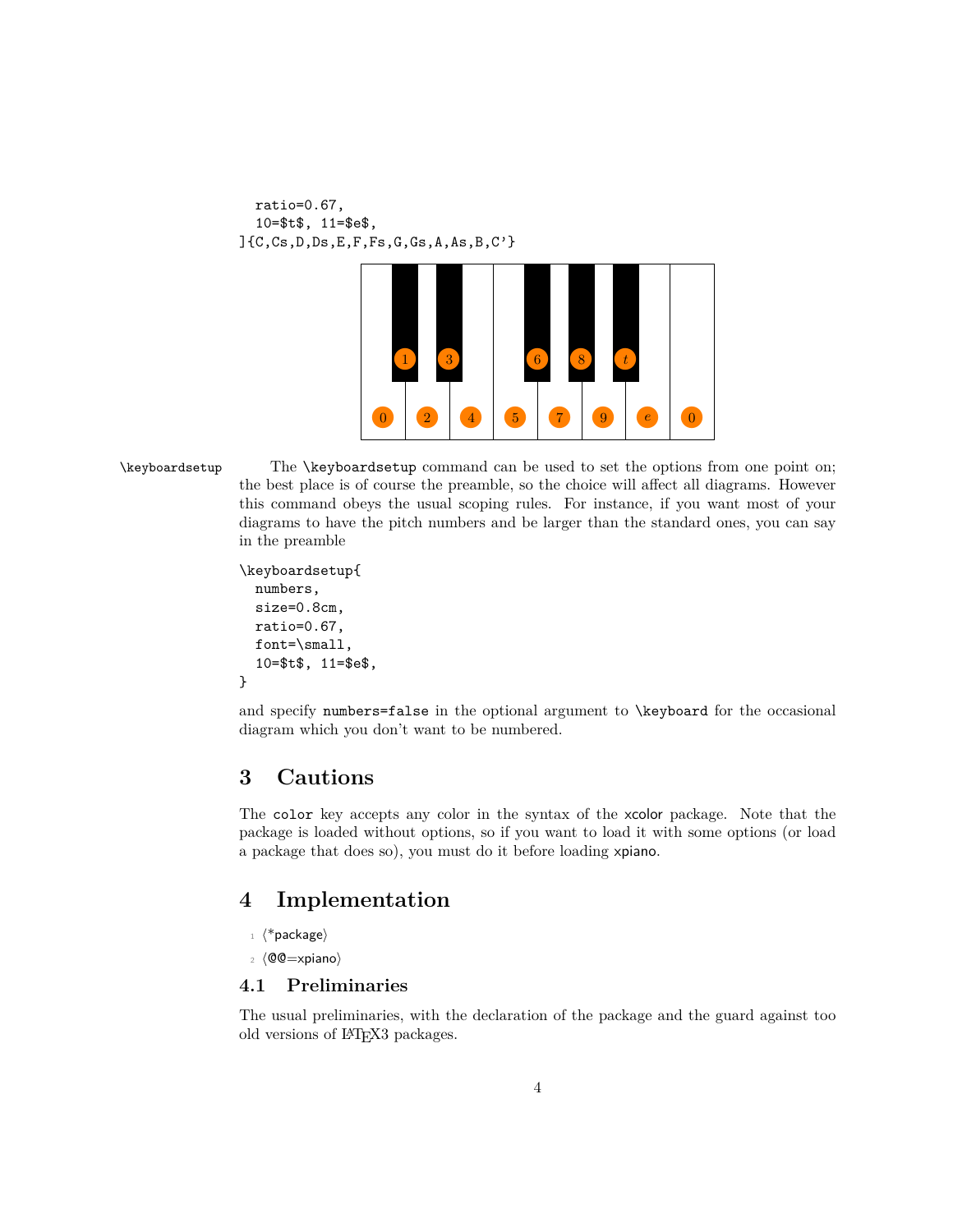```
3 \ProvidesExplPackage {xpiano} {2015/05/23} {1.0}
    4 {An extension of piano.sty by \'Emile Daneault}
5 \@ifpackagelater { expl3 } { 2015/03/01 }
6 { }
    7 {
      8 \PackageError { xpiano } { Support~package~expl3~too~old }
9 \qquad \qquad \textbf{0}10 You~need~to~update~your~installation~of~the~bundles~'l3kernel'~and~
11 'l3packages'.\MessageBreak
12 Loading~xpiano~will~abort!
13 }
14 \tex_endinput:D
15 }
```
<span id="page-4-21"></span><span id="page-4-13"></span>The support package and the definition of the default color

```
16 \RequirePackage{xcolor}
17 \definecolor{pianodefault}{RGB}{255,127,0}
```
#### <span id="page-4-27"></span><span id="page-4-15"></span><span id="page-4-14"></span><span id="page-4-10"></span><span id="page-4-7"></span><span id="page-4-4"></span><span id="page-4-0"></span>**4.2 The user level commands**

```
\keyboard
     \keyboardsetup
          \Keyboard
\xpiano_keyboard:nn
                     Nothing really complicated: just pass control to inner functions.
                      18 \NewDocumentCommand{\keyboard}{ O{}m }
                      19 {
                      20 \xpiano_keyboard:nn { #1 } { #2 }
                      21 }
                      22 \NewDocumentCommand{\keyboardsetup}{ m }
                      23 \epsilon24 \keys_set:nn { piano } { #1 }
                      25 }
                      26 % compatibility with piano.sty (just change \keyboard to \Keyboard)
                      27 \NewDocumentCommand{\Keyboard}{O{}O{}O{}O{}O{}O}}
                      28 {
                      29 \keyboard{#1,#2,#3,#4,#5}
                       30 }
```
<span id="page-4-16"></span><span id="page-4-12"></span><span id="page-4-9"></span><span id="page-4-8"></span><span id="page-4-6"></span><span id="page-4-5"></span>(*End definition for* \keyboard *and others. These functions are documented on page* **??***.*)

#### <span id="page-4-30"></span><span id="page-4-29"></span><span id="page-4-28"></span><span id="page-4-26"></span><span id="page-4-25"></span><span id="page-4-24"></span><span id="page-4-23"></span><span id="page-4-22"></span><span id="page-4-11"></span><span id="page-4-1"></span>**4.3 The key-value interface**

```
\l__xpiano_font_tl
   \l__xpiano_single_bool
      \l__xpiano_ext_bool
      \l__xpiano_size_dim
     \l__xpiano_height_tl
  \l__xpiano_numbers_bool
      \l__xpiano_color_tl
\l__xpiano_numbercolor_tl
            \l__xpiano_ten
     \l__xpiano_eleven_tl
      \l__xpiano_ratio_fp
      \l__xpiano_width_tl
      \l__xpiano_blacknote_height_tl
                               31 \keys_define:nn { piano }
                               32 \frac{1}{2}33 font t.l_set:N = \lceil l_{{z},zp} \rceil .tl_set:N = \lceil l_{{z},zp} \rceil34 single .bool_set:N = \l__xpiano_single_bool,
                               35 ext .bool_set:N = \lceil \frac{1}{2} \rceil .bool,
                                36 size .dim_set:N = \lceil \text{ln\_xpino\_size\_dim} \rceil,
                                37 height .tl_set:N = \lceil \frac{1}{2} \rceil rpiano_height_tl,
                                38 numbers .bool_set:N = \lceil \frac{1}{2} \rceil .bool,
                                39 color .tl_set:N = \lceil \cdot \rceil .tl_xpiano_color_tl,
                                                                             5
```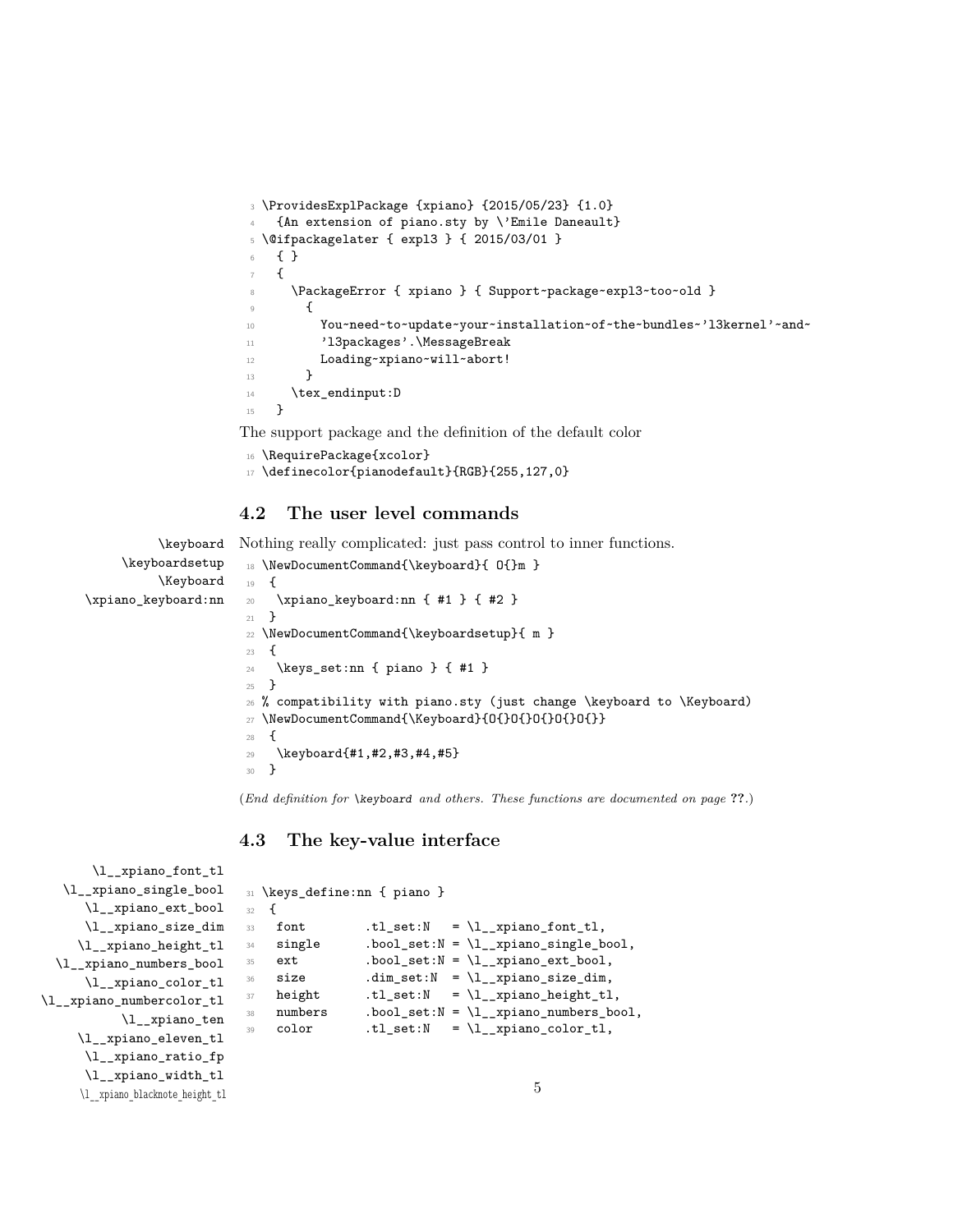```
40 numbercolor .tl_set:N = \lceil \frac{1}{xp} \rceil numbercolor_tl,
41 10 \texttt{tl\_set:N} = \lceil \text{ll\_xpiano\_ten\_tl},42 11 .tl_set:N = \l__xpiano_eleven_tl,
43 ratio fp\_set:N = \lceil \frac{1}{2} \rceil . fp_set: N = \lceil \frac{1}{2} \rceil .
44 font .initial:n = \tiny \text{tiny},
45 single .initial:n = false,
46 single .default:n = true,
47 ext .initial:n = false,
48 ext .default:n = true,
49 size .initial:n = 0.5cm,
50 height .initial:n = 4,
51 numbers .initial:n = false,
52 numbers .default:n = true,
53 color .initial:n = {pianodefault},
54 numbercolor .initial:n = black,
55 10 .initial:n = 10,
56 11 .initial:n = 11,
57 ratio .initial:n = 0.75,
58 }
59 \tl_new:N \l__xpiano_width_tl
60 \tl_new:N \l__xpiano_blacknote_height_tl
```
<span id="page-5-48"></span><span id="page-5-23"></span><span id="page-5-22"></span><span id="page-5-21"></span>(*End definition for* \l\_\_xpiano\_font\_tl *and others. These functions are documented on page* **??***.*)

#### <span id="page-5-0"></span>**4.4 The note names**

We want to allow for several input conventions, so each possible note name is converted into an internal numeric representation. Using a property list variable is the best strategy.

\g\_\_xpiano\_notes\_prop

```
61 \prop_new:N \g__xpiano_notes_prop
62 % Daneault convention
63 \prop_gput:Nnn \g__xpiano_notes_prop { Co } { 0 }
64 \prop_gput:Nnn \g__xpiano_notes_prop { Cso } { 1 }
65 \prop_gput:Nnn \g__xpiano_notes_prop { Do } { 2 }
66 \prop_gput:Nnn \g__xpiano_notes_prop { Dso } { 3 }
67 \prop_gput:Nnn \g__xpiano_notes_prop { Eo } { 4 }
68 \prop_gput:Nnn \g__xpiano_notes_prop { Fo } { 5 }
69 \prop_gput:Nnn \g__xpiano_notes_prop { Fso } { 6 }
70 \prop_gput:Nnn \g__xpiano_notes_prop { Go } { 7 }
71 \prop_gput:Nnn \g__xpiano_notes_prop { Gso } { 8 }
72 \prop_gput:Nnn \g__xpiano_notes_prop { Ao } { 9 }
73 \prop_gput:Nnn \g__xpiano_notes_prop { Aso } { 10 }
74 \prop_gput:Nnn \g__xpiano_notes_prop { Bo } { 11 }
75 \prop_gput:Nnn \g__xpiano_notes_prop { Ct } { 0' }
76 \prop_gput:Nnn \g__xpiano_notes_prop { Cst } { 1' }
\pi \prop_gput:Nnn \g__xpiano_notes_prop { Dt } { 2' }
78 \prop_gput:Nnn \g__xpiano_notes_prop { Dst } { 3' }
79 \prop_gput:Nnn \g__xpiano_notes_prop { Et } { 4' }
80 \prop_gput:Nnn \g__xpiano_notes_prop { Ft } { 5' }
```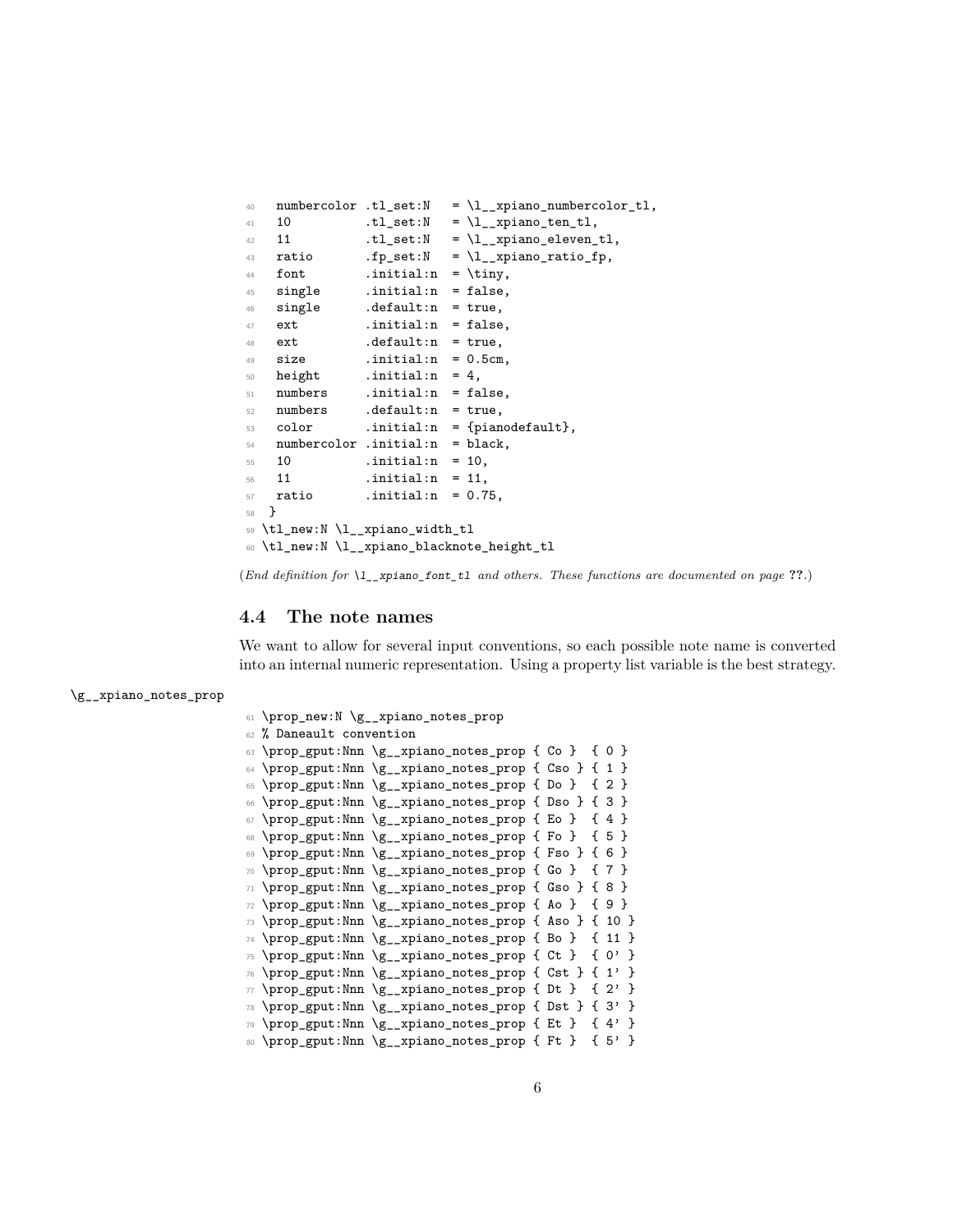```
81 \prop_gput:Nnn \g__xpiano_notes_prop { Fst } { 6' }
82 \prop_gput:Nnn \g__xpiano_notes_prop { Gt } { 7' }
83 \prop_gput:Nnn \g__xpiano_notes_prop { Gst } { 8' }
84 \prop_gput:Nnn \g__xpiano_notes_prop { At } { 9' }
85 \prop_gput:Nnn \g__xpiano_notes_prop { Ast } { 10' }
86 \prop_gput:Nnn \g__xpiano_notes_prop { Bt } { 11' }
87 % German (?) convention
88 \prop_gput:Nnn \g__xpiano_notes_prop { C } { 0 }
89 \prop_gput:Nnn \g__xpiano_notes_prop { Ciss } { 1 }
90 \prop_gput:Nnn \g__xpiano_notes_prop { Dess } { 1 }
91 \prop_gput:Nnn \g__xpiano_notes_prop { D } { 2 }
92 \prop_gput:Nnn \g__xpiano_notes_prop { Diss } { 3 }
93 \prop_gput:Nnn \g__xpiano_notes_prop { Ess } { 3 }
94 \prop_gput:Nnn \g__xpiano_notes_prop { E } { 4 }
95 \prop_gput:Nnn \g__xpiano_notes_prop { F } { 5 }
96 \prop_gput:Nnn \g__xpiano_notes_prop { Fiss } { 6 }
\texttt{y7} \98 \prop_gput:Nnn \g__xpiano_notes_prop { G } { 7 }
99 \prop_gput:Nnn \g__xpiano_notes_prop { Giss } { 8 }
100 \prop_gput:Nnn \g__xpiano_notes_prop { Ass } { 8 }
101 \prop_gput:Nnn \g__xpiano_notes_prop { A } { 9 }
102 \prop_gput:Nnn \g__xpiano_notes_prop { Aiss } { 10 }
103 \prop_gput:Nnn \g__xpiano_notes_prop { Bess } { 10 }
104 \prop_gput:Nnn \g__xpiano_notes_prop { B } { 11 }
105 \prop_gput:Nnn \g__xpiano_notes_prop { C' } { 0' }
106 \prop_gput:Nnn \g__xpiano_notes_prop { Ciss' } { 1' }
107 \prop_gput:Nnn \g__xpiano_notes_prop { Dess' } { 1' }
108 \prop_gput:Nnn \g__xpiano_notes_prop { D' } { 2' }
109 \prop_gput:Nnn \g__xpiano_notes_prop { Diss' } { 3' }
110 \prop_gput:Nnn \g__xpiano_notes_prop { Ess' } { 3' }
111 \prop_gput:Nnn \g__xpiano_notes_prop { E' } { 4' }
112 \prop_gput:Nnn \g__xpiano_notes_prop { F' } { 5' }
113 \prop_gput:Nnn \g__xpiano_notes_prop { Fiss' } { 6' }
114 \prop_gput:Nnn \g__xpiano_notes_prop { Gess' } { 6' }
115 \prop_gput:Nnn \g__xpiano_notes_prop { G' } { 7' }
116 \prop_gput:Nnn \g__xpiano_notes_prop { Giss' } { 8' }
117 \prop_gput:Nnn \g__xpiano_notes_prop { Ass' } { 8' }
118 \prop_gput:Nnn \g__xpiano_notes_prop { A' } { 9' }
119 \prop_gput:Nnn \g__xpiano_notes_prop { Aiss' } { 10' }
120 \prop_gput:Nnn \g__xpiano_notes_prop { Bess' } { 10' }
121 \prop_gput:Nnn \g__xpiano_notes_prop { B' } { 11' }
122 % English (?) convention
123 \prop_gput:Nnn \g__xpiano_notes_prop { C } { 0 }
124 \prop_gput:Nnn \g__xpiano_notes_prop { Cs } { 1 }
125 \prop_gput:Nnn \g__xpiano_notes_prop { D } { 2 }
126 \prop_gput:Nnn \g__xpiano_notes_prop { Ds } { 3 }
127 \prop_gput:Nnn \g_xpiano_notes_prop { E } { 4 }
128 \prop_gput:Nnn \g__xpiano_notes_prop { F } { 5 }
129 \prop_gput:Nnn \g__xpiano_notes_prop { Fs } { 6 }
130 \prop_gput:Nnn \g__xpiano_notes_prop { G } { 7 }
```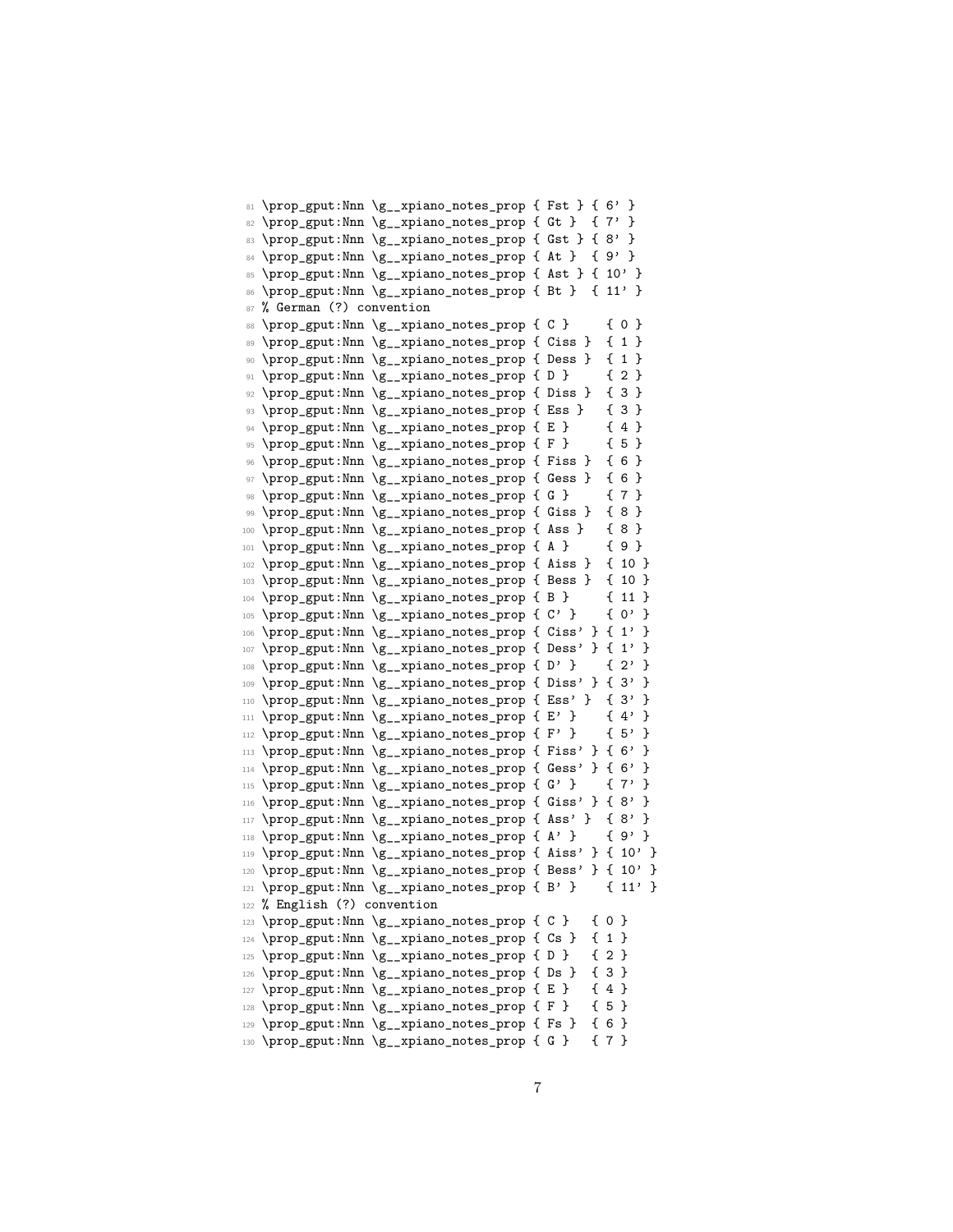```
131 \prop_gput:Nnn \g__xpiano_notes_prop { Gs } { 8 }
132 \prop_gput:Nnn \g__xpiano_notes_prop { A } { 9 }
133 \prop_gput:Nnn \g__xpiano_notes_prop { As } { 10 }
134 \prop_gput:Nnn \g__xpiano_notes_prop { B } { 11 }
135 \prop_gput:Nnn \g__xpiano_notes_prop { C' } { 0' }
136 \prop_gput:Nnn \g__xpiano_notes_prop { Cs' } { 1' }
137 \prop_gput:Nnn \g__xpiano_notes_prop { D' } { 2' }
138 \prop_gput:Nnn \g__xpiano_notes_prop { Ds' } { 3' }
139 \prop_gput:Nnn \g__xpiano_notes_prop { E' } { 4' }
140 \prop_gput:Nnn \g__xpiano_notes_prop { F' } { 5' }
141 \prop_gput:Nnn \g__xpiano_notes_prop { Fs' } { 6' }
142 \prop_gput:Nnn \g__xpiano_notes_prop { G' } { 7' }
143 \prop_gput:Nnn \g__xpiano_notes_prop { Gs' } { 8' }
144 \prop_gput:Nnn \g__xpiano_notes_prop { A' } { 9' }
145 \prop_gput:Nnn \g__xpiano_notes_prop { As' } { 10' }
146 \prop_gput:Nnn \g__xpiano_notes_prop { B' } { 11' }
147 % Pitch analysis convention
148 \prop_gput:Nnn \g__xpiano_notes_prop { 0 } { 0 }
149 \prop_gput:Nnn \g__xpiano_notes_prop { 1 } { 1 }
150 \prop_gput:Nnn \g__xpiano_notes_prop { 2 } { 2 }
151 \prop_gput:Nnn \g__xpiano_notes_prop { 3 } { 3 }
152 \prop_gput:Nnn \g__xpiano_notes_prop { 4 } { 4 }
153 \prop_gput:Nnn \g__xpiano_notes_prop { 5 } { 5 }
154 \prop_gput:Nnn \g__xpiano_notes_prop { 6 } { 6 }
155 \prop_gput:Nnn \g__xpiano_notes_prop { 7 } { 7 }
156 \prop_gput:Nnn \g__xpiano_notes_prop { 8 } { 8 }
157 \prop_gput:Nnn \g__xpiano_notes_prop { 9 } { 9 }
158 \prop_gput:Nnn \g__xpiano_notes_prop { 10 } { 10 }
159 \prop_gput:Nnn \g__xpiano_notes_prop { 11 } { 11 }
160 \prop_gput:Nnn \g__xpiano_notes_prop { 0' } { 0' }
161 \prop_gput:Nnn \g__xpiano_notes_prop { 1' } { 1' }
162 \prop_gput:Nnn \g__xpiano_notes_prop { 2' } { 2' }
163 \prop_gput:Nnn \g__xpiano_notes_prop { 3' } { 3' }
164 \prop_gput:Nnn \g__xpiano_notes_prop { 4' } { 4' }
165 \prop_gput:Nnn \g__xpiano_notes_prop { 5' } { 5' }
166 \prop_gput:Nnn \g__xpiano_notes_prop { 6' } { 6' }
167 \prop_gput:Nnn \g__xpiano_notes_prop { 7' } { 7' }
168 \prop_gput:Nnn \g__xpiano_notes_prop { 8' } { 8' }
169 \prop_gput:Nnn \g__xpiano_notes_prop { 9' } { 9' }
170 \prop_gput:Nnn \g__xpiano_notes_prop { 10' } { 10' }
171 \prop_gput:Nnn \g__xpiano_notes_prop { 11' } { 11' }
```
<span id="page-7-81"></span><span id="page-7-80"></span><span id="page-7-79"></span><span id="page-7-78"></span><span id="page-7-77"></span><span id="page-7-76"></span><span id="page-7-75"></span><span id="page-7-74"></span><span id="page-7-73"></span><span id="page-7-72"></span><span id="page-7-71"></span><span id="page-7-70"></span><span id="page-7-69"></span><span id="page-7-68"></span><span id="page-7-67"></span><span id="page-7-66"></span><span id="page-7-65"></span><span id="page-7-64"></span><span id="page-7-63"></span><span id="page-7-62"></span><span id="page-7-40"></span><span id="page-7-39"></span><span id="page-7-38"></span><span id="page-7-37"></span><span id="page-7-36"></span><span id="page-7-35"></span><span id="page-7-34"></span><span id="page-7-33"></span><span id="page-7-32"></span><span id="page-7-31"></span><span id="page-7-30"></span><span id="page-7-29"></span><span id="page-7-28"></span><span id="page-7-27"></span><span id="page-7-26"></span><span id="page-7-25"></span><span id="page-7-24"></span><span id="page-7-23"></span><span id="page-7-22"></span><span id="page-7-21"></span>(*End definition for* \g\_\_xpiano\_notes\_prop*. This function is documented on page* **??***.*)

#### <span id="page-7-41"></span><span id="page-7-0"></span>**4.5 The main function**

\xpiano\_keyboard:nn The main function opens a group in order not to clobber the default values for the keys; then the local settings are looked at and the number of keys to draw is set according to the request of one or two octaves and the possible trailing C. The vertical position for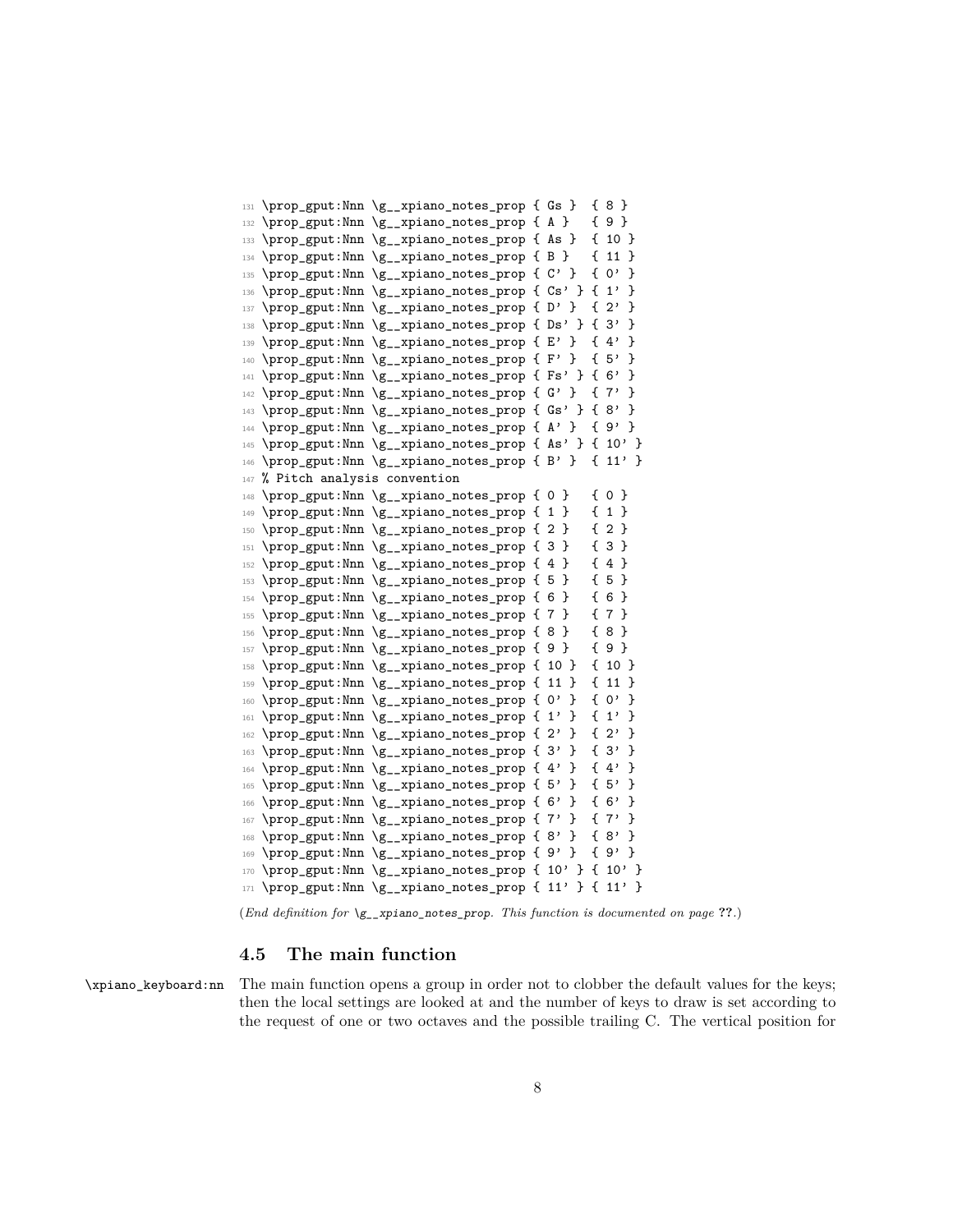the black notes is stored in a token list for efficiency.

```
172 \cs_new_protected:Npn \xpiano_keyboard:nn #1 #2
173 \frac{173}{2}174 \group_begin:
175 \keys_set:nn { piano } { #1 }
176 \bool_if:NTF \l__xpiano_ext_bool
177 {
178 \tl_set:Nx \l__xpiano_width_tl
179 f
180 \bool_if:NTF \l__xpiano_single_bool { 8 } { 15 }
181 }
182 }
183 {
184 \tl_set:Nx \l__xpiano_width_tl
185 {
186 \bool_if:NTF \l__xpiano_single_bool { 7 } { 14 }
187 }
188 }
189 \tl_set:Nx \l__xpiano_blacknote_height_tl
190 {
191 \fp_eval:n {0.5+(1-\l__xpiano_ratio_fp)*\l__xpiano_height_tl}
192 }
```
<span id="page-8-55"></span><span id="page-8-50"></span><span id="page-8-46"></span><span id="page-8-34"></span><span id="page-8-32"></span><span id="page-8-30"></span><span id="page-8-29"></span><span id="page-8-6"></span><span id="page-8-4"></span>After the preliminary, the unit length is set and a picture is started and the keys are drawn.

```
193 %% Draw the keyboard
194 \setlength{\unitlength}{\l__xpiano_size_dim}
195 \begin{picture}(\l__xpiano_width_tl,\l__xpiano_height_tl)
196 % White keys
197 \multiput(0,0)(1,0){\l__xpiano_width_tl}{\line(0,1){\l__xpiano_height_tl}}
198
199 % Boundary
200 \put(0,0){\line{0,1}\{\l_\_xpiano\_height_tl\}}201 \put(0,0){\line(1,0){\l_\_xpiano\_width_tl}}202 \put(\l__xpiano_width_tl,0){\line(0,1){\l__xpiano_height_tl}}
203 \put(0,\l__xpiano_height_tl){\line(1,0){\l__xpiano_width_tl}}
204
205 % Black keys
206 \linethickness{.6\l__xpiano_size_dim}
207 \multiput(1,\l__xpiano_height_tl)(1,0){2}
208 {
209 \line(0,-1){\fp_eval:n {\l__xpiano_ratio_fp*\l__xpiano_height_tl}}
210 }
211 \multiput(4,\l__xpiano_height_tl)(1,0){3}
212 \left\{ \begin{array}{c} 2 & 2 \end{array} \right\}213 \line(0,-1){\fp_eval:n {\l__xpiano_ratio_fp*\l__xpiano_height_tl}}
214 }
215 \bool_if:NF \l__xpiano_single_bool
216 {
217 \multiput(8,\l__xpiano_height_tl)(1,0){2}
```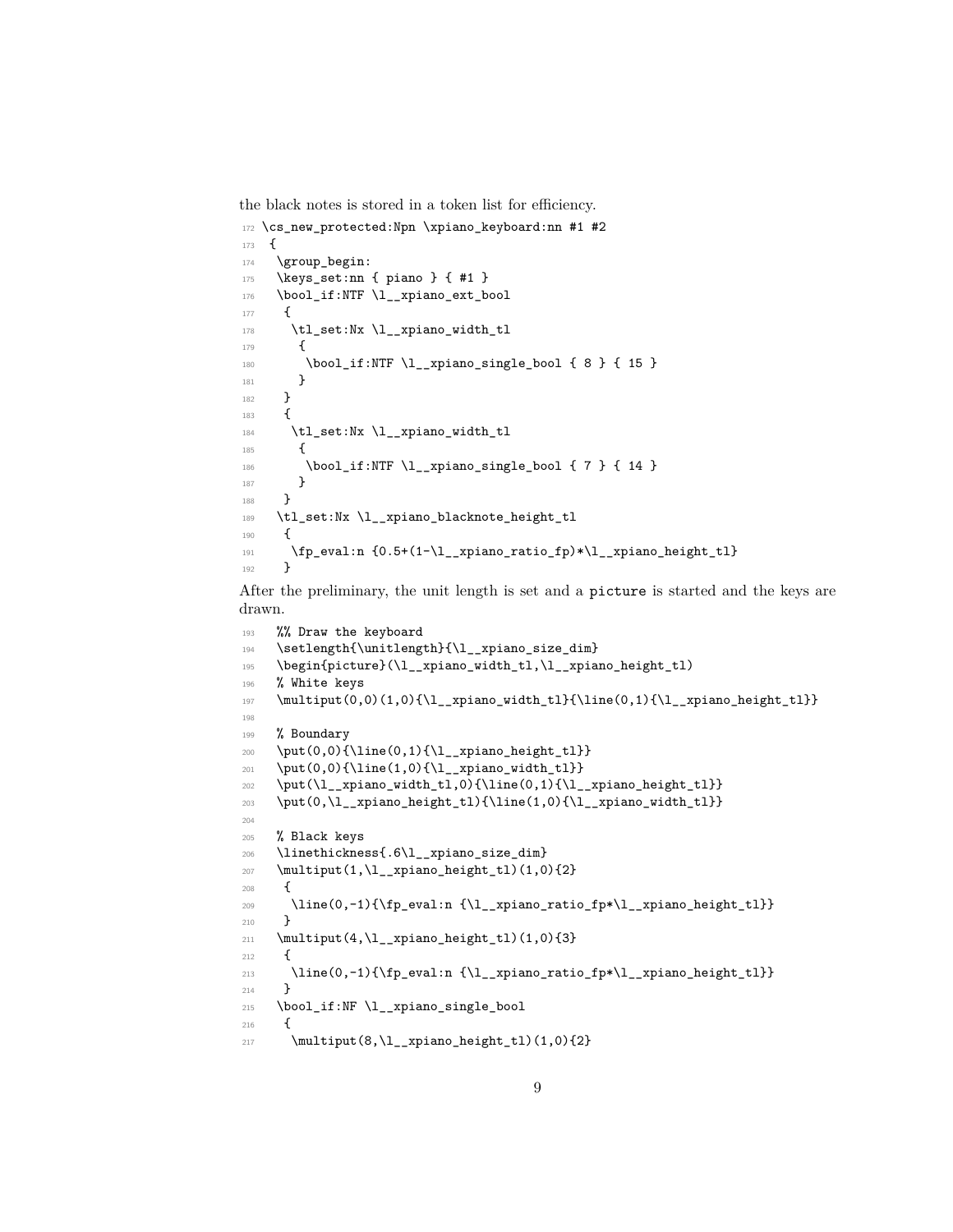```
218 \left\{ \begin{array}{ccc} 2 & 2 & 3 \\ 2 & 2 & 3 \end{array} \right\}219 \line(0,-1){\fp_eval:n {\l__xpiano_ratio_fp*\l__xpiano_height_tl}}
220 }
221 \mathcal{L}[11,\lceil \tfrac{\npi}{1,\ell_1} \neq \ell_1 \222 {
223 \line(0,-1){\fp_eval:n {\l__xpiano_ratio_fp*\l__xpiano_height_tl}}
224 }
225 }
```
<span id="page-9-41"></span><span id="page-9-16"></span><span id="page-9-12"></span><span id="page-9-9"></span>Now the notes are drawn; the color is set to the desired one and the second argument to \piano\_keyboard:nn is mapped as a comma separated list, passing control to an auxiliary function, for simplicity. Finally the picture is finished and the group is closed.

```
226 % The notes
227 \color{\l__xpiano_color_tl}
228 \clist_map_inline:nn { #2 }
229 \sim 5
230 \__xpiano_do_key:n { ##1 }
231 }
232 \end{picture}
233 \group_end:
234 }
```
<span id="page-9-10"></span><span id="page-9-7"></span>(*End definition for* \xpiano\_keyboard:nn*. This function is documented on page* **??***.*)

\\_\_xpiano\_add\_note:nn \\_\_xpiano\_do\_key:n

<span id="page-9-24"></span>The auxiliary function mentioned before converts the input into the internal representation using \prop\_item:Nn and doing a \str\_case:nn test. Another auxiliary function does the actual drawing, just in order not to complicate the code in  $\strut \text{str\_case:fn.}$ 

```
235 \cs_new_protected:Npn \__xpiano_add_note:nn #1 #2
236 {
237 \put(#2){\circle*{0.5}}
238 \bool_if:NT \l__xpiano_numbers_bool
239 {
240 \put(#2)
241 {
242 \makebox(0,0)
243 {
244 \normalfont\color{\l__xpiano_numbercolor_tl}\l__xpiano_font_tl #1
245 }
246 }
247 }
248 }
249
250 \cs_new_protected:Npn \__xpiano_do_key:n #1
251 \{252 \str_case:fn { \prop_item:Nn \g__xpiano_notes_prop {#1} }
253 \times 7254 {0}{\__xpiano_add_note:nn {0}{0.5,0.5}}
255 {2}{\__xpiano_add_note:nn {2}{1.5,0.5}}
256 {4}{\{\_{\$}\{2.5,0.5\}}\}257 {5}{\__xpiano_add_note:nn {5}{3.5,0.5}}
```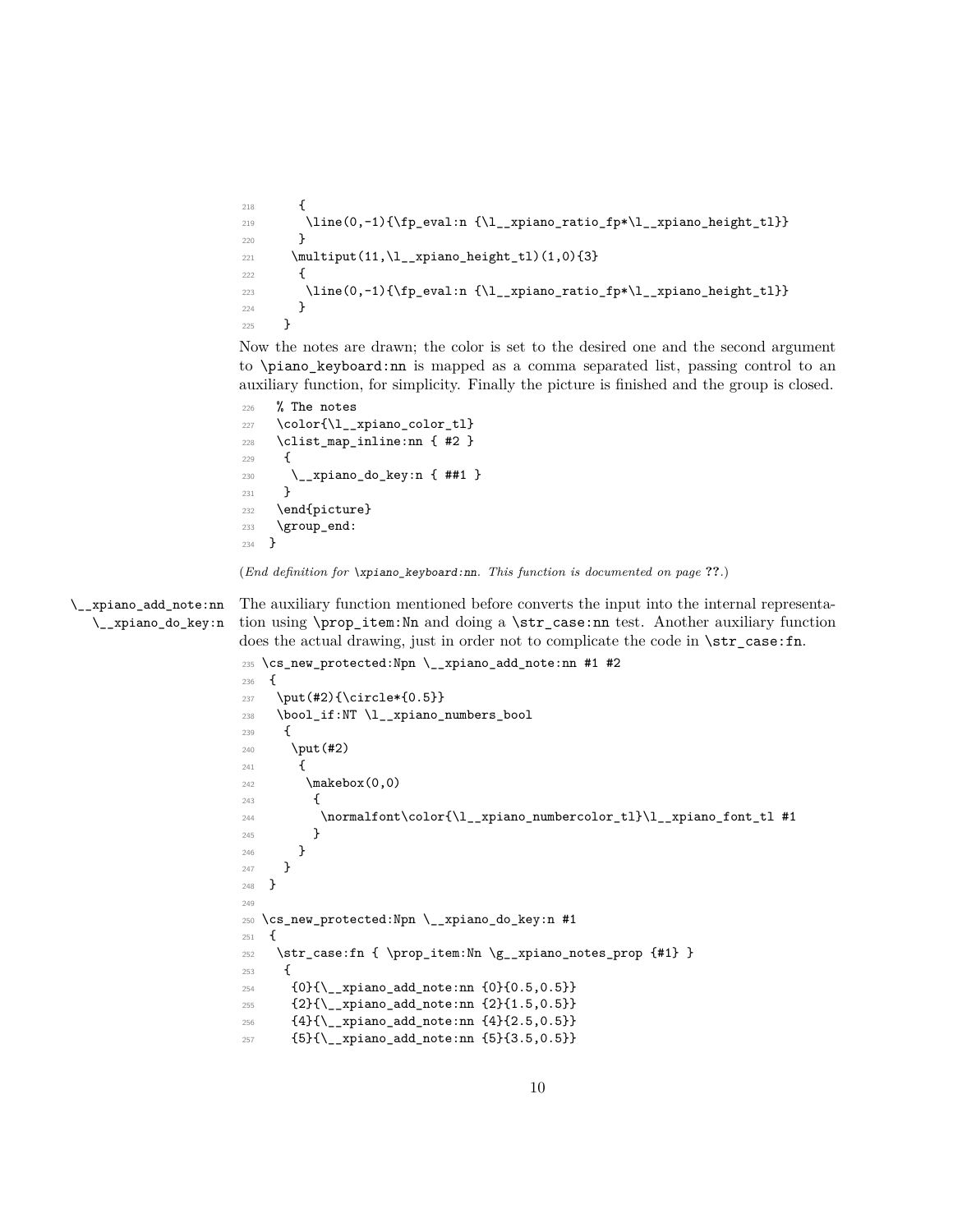```
258 {7}{\__xpiano_add_note:nn {7}{4.5,0.5}}
259 {9}{\__xpiano_add_note:nn {9}{5.5,0.5}}
260 \qquad \{11\}\{\setminus \_\mathtt{xpiano\_add\_note:nn\ \{\setminus l\_\mathtt{xpiano\_eleven\_tl}\} \{6.5, 0.5\}\}261 {0'}{\__xpiano_add_note:nn {0}{7.5,0.5}}
262 {2'}{\__xpiano_add_note:nn {2}{8.5,0.5}}
263 {4'}{\__xpiano_add_note:nn {4}{9.5,0.5}}
264 {5'}{\__xpiano_add_note:nn {5}{10.5,0.5}}
265 {7'}{\__xpiano_add_note:nn {7}{11.5,0.5}}
266 {9'}{\__xpiano_add_note:nn {9}{12.5,0.5}}
267 {11'}{\__xpiano_add_note:nn {\l__xpiano_eleven_tl}{13.5,0.5}}
268 {1}{\__xpiano_add_note:nn {1}{1,\l__xpiano_blacknote_height_tl}}
269 {3}{\__xpiano_add_note:nn {3}{2,\l__xpiano_blacknote_height_tl}}
270 {6}{\__xpiano_add_note:nn {6}{4,\l__xpiano_blacknote_height_tl}}
271 \qquad \quad \{8\} \{\backslash\_xpiano\_add\_note:nn\;\;\{8\} \{5, \backslash 1\_xpiano\_blacknote\_height\_tl\} \}272 {10}{\__xpiano_add_note:nn {\l__xpiano_ten_tl}{6,\l__xpiano_blacknote_height_tl}}
{1'}{\{\_ \xpi \} }{ \{1'\} {\{\_ \xpi \} }{ \} }274 {3'}{\__xpiano_add_note:nn {3}{9,\l__xpiano_blacknote_height_tl}}
275 {6'}{\__xpiano_add_note:nn {6}{11,\l__xpiano_blacknote_height_tl}}
276 {8'}{\__xpiano_add_note:nn {8}{12,\l__xpiano_blacknote_height_tl}}
277 {10'}{\__xpiano_add_note:nn {\l__xpiano_ten_tl}{13,\l__xpiano_blacknote_height_tl}}
278 }
279 }
```
<span id="page-10-39"></span><span id="page-10-38"></span><span id="page-10-35"></span><span id="page-10-34"></span><span id="page-10-33"></span><span id="page-10-32"></span><span id="page-10-31"></span><span id="page-10-30"></span><span id="page-10-29"></span><span id="page-10-28"></span><span id="page-10-25"></span><span id="page-10-24"></span><span id="page-10-23"></span><span id="page-10-22"></span><span id="page-10-21"></span><span id="page-10-20"></span><span id="page-10-19"></span><span id="page-10-18"></span>(*End definition for* \\_\_xpiano\_add\_note:nn *and* \\_\_xpiano\_do\_key:n*. These functions are documented on page* **??***.*)

\str\_case:fn We also need a variant of \str\_case:nn

<span id="page-10-5"></span><span id="page-10-4"></span><span id="page-10-3"></span><span id="page-10-2"></span><sup>280</sup> \cs\_generate\_variant:Nn \str\_case:nn {f}

(*End definition for* \str\_case:fn*. This function is documented on page* **??***.*) That's all, folks!

281 (/package)

## <span id="page-10-0"></span>**Change History**

 $v1.0$ 

General: First public release ........ [1](#page-0-0)

# <span id="page-10-1"></span>**Index**

The italic numbers denote the pages where the corresponding entry is described, numbers underlined point to the definition, all others indicate the places where it is used.

**Symbols** \' . . . . . . . . . . . . . . . . . . . . . . . . . . . . . [4](#page-4-2) 11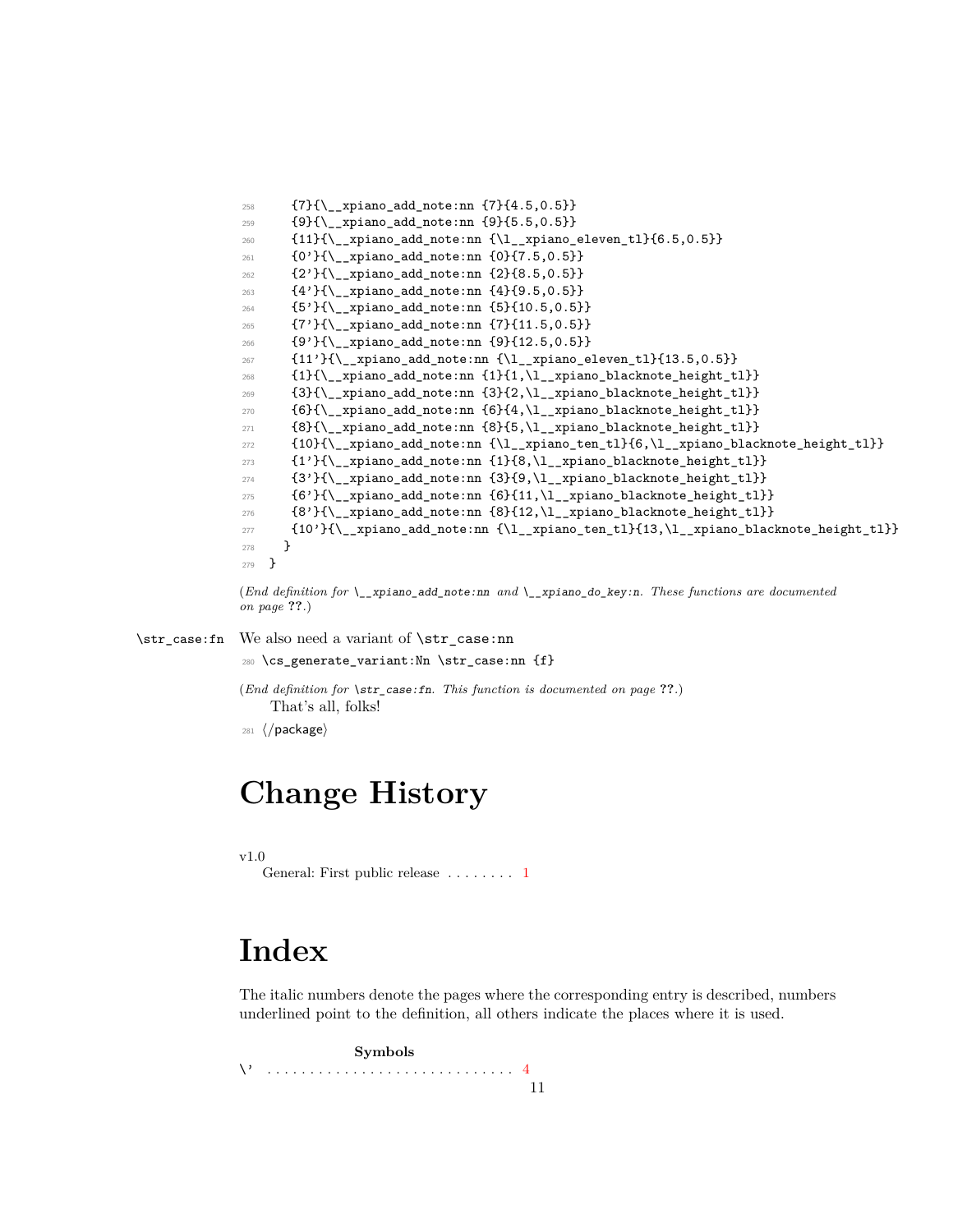| в                                                                                                                                                                                                                                                                                                                                                               |
|-----------------------------------------------------------------------------------------------------------------------------------------------------------------------------------------------------------------------------------------------------------------------------------------------------------------------------------------------------------------|
| \begin<br>$\mathcal{L}$ . The set of the set of $\mathcal{L}$<br>9<br>$\sim$ $\sim$ $\sim$ $\sim$ $\sim$                                                                                                                                                                                                                                                        |
| bool commands:                                                                                                                                                                                                                                                                                                                                                  |
| \bool_if:NF<br>. 9                                                                                                                                                                                                                                                                                                                                              |
| \bool_if:NT<br>. 10                                                                                                                                                                                                                                                                                                                                             |
|                                                                                                                                                                                                                                                                                                                                                                 |
|                                                                                                                                                                                                                                                                                                                                                                 |
| C                                                                                                                                                                                                                                                                                                                                                               |
| \circle<br>10                                                                                                                                                                                                                                                                                                                                                   |
| clist commands:                                                                                                                                                                                                                                                                                                                                                 |
| $\clist_map_inline:nn \ldots \ldots 9$                                                                                                                                                                                                                                                                                                                          |
| \color  9,10                                                                                                                                                                                                                                                                                                                                                    |
| cs commands:                                                                                                                                                                                                                                                                                                                                                    |
| $\csc$ generate_variant:Nn  11                                                                                                                                                                                                                                                                                                                                  |
| $\texttt{\&csc\_new\_protected: Npn} \dots 8, 10, 10$                                                                                                                                                                                                                                                                                                           |
|                                                                                                                                                                                                                                                                                                                                                                 |
| D                                                                                                                                                                                                                                                                                                                                                               |
| \definecolor<br>$\overline{4}$<br>$\sim$ $\sim$ $\sim$                                                                                                                                                                                                                                                                                                          |
|                                                                                                                                                                                                                                                                                                                                                                 |
| E                                                                                                                                                                                                                                                                                                                                                               |
| $\endots$<br>9                                                                                                                                                                                                                                                                                                                                                  |
|                                                                                                                                                                                                                                                                                                                                                                 |
| F                                                                                                                                                                                                                                                                                                                                                               |
| fp commands:                                                                                                                                                                                                                                                                                                                                                    |
| \fp_eval:n<br>8, 9, 9, 9, 9                                                                                                                                                                                                                                                                                                                                     |
|                                                                                                                                                                                                                                                                                                                                                                 |
| G                                                                                                                                                                                                                                                                                                                                                               |
| group commands:                                                                                                                                                                                                                                                                                                                                                 |
| \group_begin:<br>8<br>.                                                                                                                                                                                                                                                                                                                                         |
| \group_end:<br>.<br>9                                                                                                                                                                                                                                                                                                                                           |
| ĸ                                                                                                                                                                                                                                                                                                                                                               |
| \Keyboard<br>2                                                                                                                                                                                                                                                                                                                                                  |
| . 1, 1, 2, <u>4</u> , 5, 5<br>\Keyboard                                                                                                                                                                                                                                                                                                                         |
| \keyboard<br>2                                                                                                                                                                                                                                                                                                                                                  |
| \keyboard                                                                                                                                                                                                                                                                                                                                                       |
| 1, 2, 2, 2, 2, 2, 2, 2, 3, 4, 4, 5,<br>5                                                                                                                                                                                                                                                                                                                        |
| \keyboardsetup<br>3                                                                                                                                                                                                                                                                                                                                             |
| $\cdots$ $\cdots$ $\cdots$ $\cdots$ $1, 3, 3, \underline{4}, 5$<br>\keyboardsetup                                                                                                                                                                                                                                                                               |
| keys commands:                                                                                                                                                                                                                                                                                                                                                  |
|                                                                                                                                                                                                                                                                                                                                                                 |
| $\keys$ set:nn<br>5.8                                                                                                                                                                                                                                                                                                                                           |
|                                                                                                                                                                                                                                                                                                                                                                 |
| L                                                                                                                                                                                                                                                                                                                                                               |
| \line  9, 9, 9, 9, 9, 9, 9, 9, 9                                                                                                                                                                                                                                                                                                                                |
| $\{\text{linethickness} \dots \dots \dots \dots \dots \ 9\}$                                                                                                                                                                                                                                                                                                    |
|                                                                                                                                                                                                                                                                                                                                                                 |
| м                                                                                                                                                                                                                                                                                                                                                               |
| \makebox<br>10<br>1.1.1.1.1                                                                                                                                                                                                                                                                                                                                     |
| \MessageBreak<br>4                                                                                                                                                                                                                                                                                                                                              |
| $\mathcal{S}$ , $\mathcal{S}$ , $\mathcal{S}$ , $\mathcal{S}$ , $\mathcal{S}$ , $\mathcal{S}$ , $\mathcal{S}$ , $\mathcal{S}$ , $\mathcal{S}$ , $\mathcal{S}$ , $\mathcal{S}$ , $\mathcal{S}$ , $\mathcal{S}$ , $\mathcal{S}$ , $\mathcal{S}$ , $\mathcal{S}$ , $\mathcal{S}$ , $\mathcal{S}$ , $\mathcal{S}$ , $\mathcal{S}$ , $\mathcal{S}$ , $\mathcal{S}$ , |
|                                                                                                                                                                                                                                                                                                                                                                 |

| N                                                                                               |
|-------------------------------------------------------------------------------------------------|
| $\NewDocumentCommand \dots \dots \dots \ 4, 5, 5$<br>$\normal{\mathsf{ont} \dots \dots$<br>. 10 |
|                                                                                                 |
| P                                                                                               |
| \PackageError<br>4                                                                              |
| piano commands:                                                                                 |
| \piano_keyboard:nn<br>9                                                                         |
| prop commands:                                                                                  |
| $\prop\_gput: Nnn \ldots 6, 6, 6, 6, 6, 6,$                                                     |
|                                                                                                 |
|                                                                                                 |
| 6, 6, 6, 6, 6, 6, 7, 7, 7, 7, 7, 7, 7, 7,                                                       |
|                                                                                                 |
|                                                                                                 |
| 7, 7, 7, 7, 7, 7, 7, 7, 7, 7, 7, 7, 7, 8,                                                       |
|                                                                                                 |
|                                                                                                 |
|                                                                                                 |
| $\ProvidesExplPackage \dots \dots \dots \dots 4$                                                |
|                                                                                                 |
| $_{\rm R}$                                                                                      |
| \RequirePackage<br>. 4                                                                          |
|                                                                                                 |
| S                                                                                               |
| 9                                                                                               |
|                                                                                                 |
| str commands:                                                                                   |
| $\strut\text{str\_case:fn}$ 10, 10, 11                                                          |
| $\strut\text{str\_case:} \text{nn} \ldots \ldots \ldots \quad 9, 11, 11$                        |
|                                                                                                 |
| т                                                                                               |
| TEX and I <sup>g</sup> TEX $2\varepsilon$ commands:                                             |
| \@ifpackagelater<br>4                                                                           |
| tex commands:                                                                                   |
| $\texttt{text\_endinput:D} \dots \dots \dots \dots$                                             |
|                                                                                                 |
| tl commands:                                                                                    |
| $\tilde{L}_new: N \ldots \ldots \ldots \ldots 5, 5$                                             |
|                                                                                                 |
| U                                                                                               |
| \unitlength<br>9                                                                                |
|                                                                                                 |
| х                                                                                               |
| xpiano commands:                                                                                |
| $\setminus$ _xpiano_add_note:nn                                                                 |
| $\ldots \ldots \ldots \ldots \frac{9}{9}$ , 10, 10, 10, 10,                                     |
| 10, 10, 10, 10, 10, 10, 10, 10, 10, 10,                                                         |
|                                                                                                 |